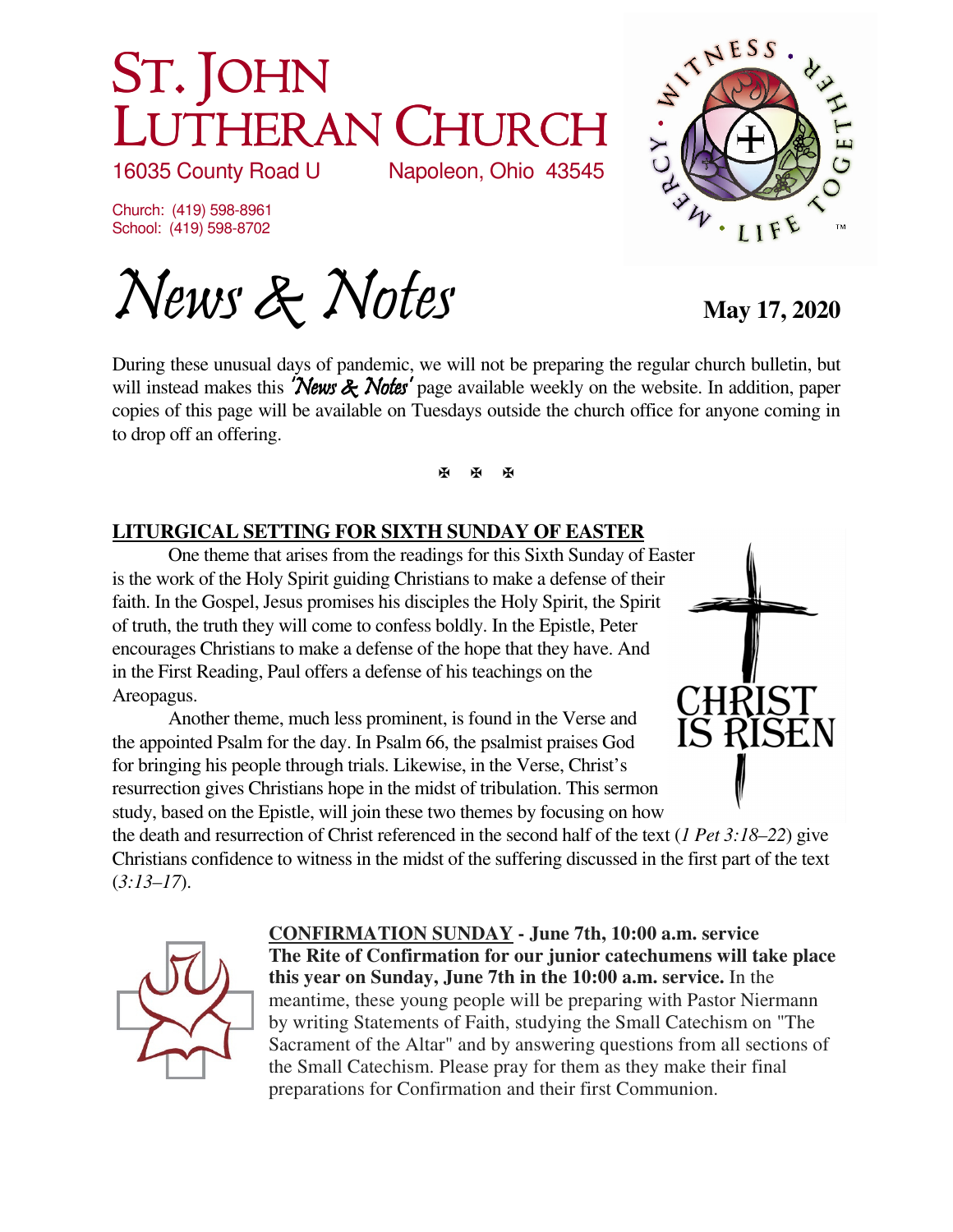#### **MATTERS FOR PRAYER** – Please keep these people in your prayers:

- Shut-Ins: *Norma Damman, Renetta Homan,* and *Lester Rabe*
- *Melba Elling,* and *Lorna Von Deylen*, at Genacross Lutheran Home
- *Evelyn Rohrs* and *Arlene Gerken,* at Assisted Living Genacross Lutheran Home
- *Harold Behrmann,* at Fulton Manor Wauseon
- *Donald Badenhop,* now residing at Vancrest Assisted Living Holgate
- *Donald Landry,* residing at the Ohio Veteran's Home, Sandusky
- Armed Services: *Justin Atkinson, Jason Rohrs*, *Emily Schroeder, Connor Gerken, Seth Handy, Nathan Nemoyer, Jared Dishop*
- *Dale VonDeylen,* brother of Deb Durham and Dave VonDeylen, who is currently undergoing cancer treatments

**BIRTHDAY WISHES**! Clara Meyer is celebrating her 95th birthday today, May 17th. Her family is so grateful to God for her life and blessings. Cards of well wishes may be sent to Clara at 1435 Taylor Dr., Napoleon 43545. HAPPY BIRTHDAY, CLARA!

**A NOTE OF THANKS**: The family of *Dorothy Gerken* would like to thank everyone for their warm thoughts, prayers, and cards following Dorothy's passing. A big thanks to the live stream and recording team for making the service available for everyone to attend and watch (*we have received many compliments regarding this*). We would especially like to thank the Women of Freedom, the Church Elders, and Pastor for all of their visits with Dorothy during her time at Genacross Lutheran Home. She truly appreciated each and every one of them. God's Blessings to all of you!

**MRS. HALEY O'NEIL ACCEPTS CALL TO TEACH** - **Great news!** Haley (*Gruenhagen*) O'Neil has accepted our call to teach in the 3rd and 4th grade, replacing long-time teacher and servant of souls, Mr. Lowell Petzoldt. Details about her arrival, installation and welcome will be forthcoming. Please watch for updates, and let's give thanks to God for supplying our need.

| <b>FINANCIAL FACTS:</b> | Home Fund   | Synod & Missions | <b>Building Fund</b> |
|-------------------------|-------------|------------------|----------------------|
| Weekly Need             | \$9,792.78  | \$500.00         | \$961.54             |
| Rec'd 05/10/20          | \$10,940.00 | \$505.00         | \$65.00              |

**YOUTH CENTER DONATION UPDATE** – Donations to the Youth Center have continued to come in over the past 4-5 months. Here is where donations stand to date: 82 bricks have been purchased with donations of \$12,940.00. Total donations (*including the brick donations*) stands at \$106,519.84.

**OFFERINGS DURING THIS TIME** – There is much for which to be thankful, even during this pandemic. In particular, we give thanks to God for everyone who has faithfully supported the ministry through this time with their continuing offerings. We are truly blessed!

There are three ways we suggest giving your gifts during this time especially...

- Use our new '**Give Now'** online giving page a link is on our website
- Mail your offerings to the church
- Drop off your offerings on Tuesdays, 9 a.m. to noon, outside the church office

**More detailed information is available on the "Sustaining Ministry" document online.**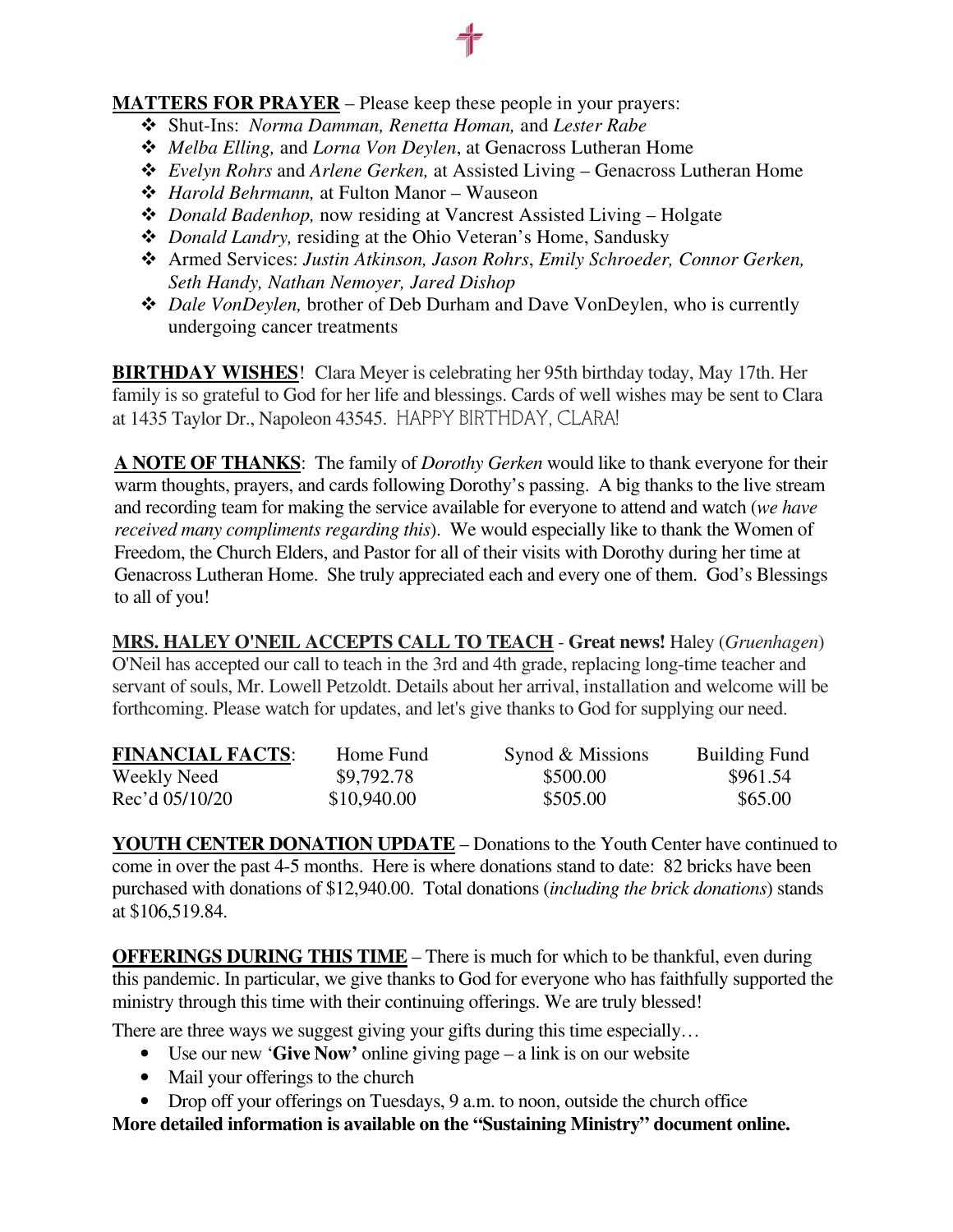**GETTING BACK TO WORSHIP** – At the last meeting of the Church Council and Elders it was decided that we would target the first week of June to resume public worship services as follows:

- **Thursday, June 4th at 7:00 p.m.**
- **Sunday, June 7th at 8:30 and 10:00 a.m.**

By having three identical services each week, we hope to keep our numbers down at any one service, to better conform to government guidelines for group gatherings. In the letter to the congregation, you can read about many protocols we are putting in place to help mitigate the spread of viruses.

In addition, we will continue to make service recordings available on Sunday mornings by 9:00 a.m. We will record the Thursday evening service for that purpose.

Also, we are purchasing an FM transmitter so that we can broadcast services to the parking lot. This will permit people at higher risk, as well as those who are initially uncomfortable with public gatherings, to come to the church and listen to the service on their car the radios. If we need to restrict the number of people gathered for worship, the overflow crowd could listen this way as well.



### **RESUMING COMMUNION - First week of June**

**Our souls are parched, but the Sacramental fast is soon ending!** At its meeting last Tuesday, the church council revised their original decision about resuming Holy Communion.

**We now plan to resume Communion the first week of June in all three services** - Thursday, June 4th at 7:00 p.m. and Sunday, June 7th at 8:30 and 10:00 a.m. **The Rite of Confirmation will take place in the 10:00 a.m. service.** These plans will permit the 2020 Confirmation

Class to receive their first Communion together during the same service in which they are confirmed, as we have traditionally done.

### **COMMUNITY SERVICE PROJECT UPDATE**

The St. John "Maskateers" have been hard and work, and their project of sewing protective face masks for the community, to be distributed by the Henry County Health Department, is nearly complete. They will have sewn some 300 of these masks. What a joy it is to be a blessing to the community in this way.



Now the "Maskateers" are turning their attention to Phase 2 of this

project, sewing masks for our own congregation, so that when we resume public services, everyone will have access to a mask. Thanks again to this group of ladies for their dedication and service.

### **ONLINE SERVICES FROM ST. JOHN**

- Online services will be made available on **Sundays by 9:00 a.m.**
- Be sure to access the service PDF files so that you can follow along with each service
- Links for all these worship resources will be made available on **sjl.org** and on our Facebook page.